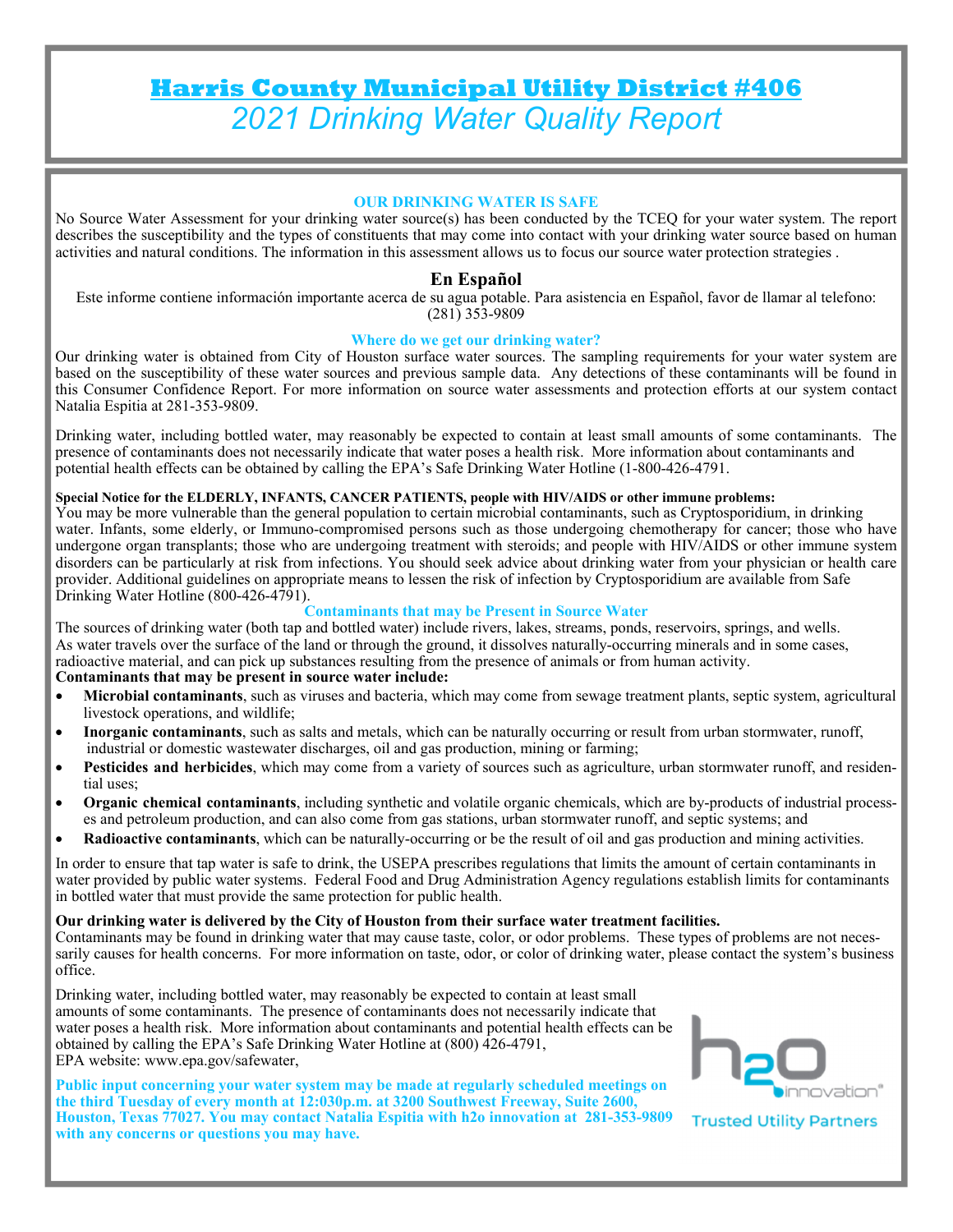#### **About the Following Table**

The following table contains all of the chemical constituents which have been found in your drinking water. USEPA requires water systems to test up to 97 constituents. The constituents detected in your water are listed in the attached table.

#### **DEFINITIONS**

**Maximum Contaminant Level (MCL)** - The highest level of a contaminant in drinking water. MCL's are set as close to the MCLG's as feasible using the best available treatment technology.

**Maximum Contaminant Level Goal (MCLG)** - The level of a contaminant in drinking water below which there is not known or expected health risk. MCLG's allow for a margin of safety.

**Treatment Technique** – A required process intended to reduce the level of a contaminant in drinking water.

**Action Level** – The concentration of a contaminant which, if exceeded, triggers treatment or other requirements which a water system must follow.

**ppm** = parts per million, one part per million corresponds to one minute in two years or a single penny in \$10,000 **ppb** = parts per billion, one part per billion corresponds to one minute in 2,000 years or a single penny in \$10,000,000 **pCi/l** = pico curies per liter: Measure of particle activity adjusted for laboratory background.

# **Harris County Municipal Utility District #406 TX1013413 2021 Drinking Water Quality Report:**

|      | <b>Organic Contaminants</b>    |                                                              |                                              |            |             |                                   |                                               |  |  |  |
|------|--------------------------------|--------------------------------------------------------------|----------------------------------------------|------------|-------------|-----------------------------------|-----------------------------------------------|--|--|--|
| Year | Constituent                    | <b>Highest</b><br>Detected Level at<br>Any Sampling<br>Point | Range of<br><b>Detected</b><br><b>Levels</b> | <b>MCL</b> | <b>MCLG</b> | <b>Units of</b><br><b>Measure</b> | <b>Source of Constituent</b>                  |  |  |  |
| 2021 | Haloacetic Acids<br>(HAA5)     |                                                              | 1-1                                          | 60         | n/a         | ppb                               | By-product of drinking water<br>disinfection. |  |  |  |
| 2021 | Total Trihalomethanes<br>TTHM) |                                                              | 1-1                                          | 80         | n/a         | ppb                               | By-product of drinking water<br>disinfection. |  |  |  |

\*The value in the Highest Level or Average Detected column is the highest average of all HAA5/TTHM sample results collected at a location over a year

|      | <b>Disinfectant Residuals</b> |                        |                                        |  |   |                                   |                                           |  |  |
|------|-------------------------------|------------------------|----------------------------------------|--|---|-----------------------------------|-------------------------------------------|--|--|
| Year | Constituent                   | <b>Highest Average</b> | Range of<br>Detected Levels MRDL MRDLG |  |   | <b>Units of</b><br><b>Measure</b> | <b>Source of Constituent</b>              |  |  |
| 2021 | Chlorine<br>Disinfectant      | 2.72                   | $0.50 - 4.20$                          |  | 4 | ppm                               | Disinfectant used to control<br>microbes. |  |  |

| Unregulated Contaminants** |                             |                                                 |                                              |                         |  |  |  |  |  |
|----------------------------|-----------------------------|-------------------------------------------------|----------------------------------------------|-------------------------|--|--|--|--|--|
| Year                       | <b>Constituent</b>          | <b>Average of All</b><br><b>Sampling Points</b> | Range of<br><b>Detected</b><br><b>Levels</b> | <b>Units of Measure</b> |  |  |  |  |  |
| 2020                       | Chloroform                  | 2.3                                             | $2.3 - 2.3$                                  | ppb                     |  |  |  |  |  |
| 2020                       | <b>Bromodichloromethane</b> | 1.9                                             | $1.9 - 1.9$                                  | ppb                     |  |  |  |  |  |
| 2020                       | Dichloroacetic Acid         | 3.5                                             | $3.5 - 3.5$                                  | ppb                     |  |  |  |  |  |
| 2019                       | Trichloroacetic Acid        | 2.0                                             | $2.0 - 2.0$                                  | ppb                     |  |  |  |  |  |
| 2019                       | Dibromoacetic Acid          | 1.4                                             | $1.4 - 1.4$                                  | ppb                     |  |  |  |  |  |
| 2020                       | Bromochloroacetic Acid      | 1.5                                             | $1.5 - 1.5$                                  | ppb                     |  |  |  |  |  |
| 2020                       | Dibromochloromethane        | 1.1                                             | $1.1 - 1.1$                                  | ppb                     |  |  |  |  |  |

\*\*Unregulated contaminants are those for which EPA has not established drinking water standards. The purpose of unregulated contaminant monitoring is to assist EPA in determining the occurrence of unregulated contaminants in drinking water and whether future regulation is warranted.

|      | <b>Inorganic Contaminants</b> |                                                                         |                                              |    |    |                                  |                              |  |  |
|------|-------------------------------|-------------------------------------------------------------------------|----------------------------------------------|----|----|----------------------------------|------------------------------|--|--|
| Year | C <b>onstituent</b>           | <b>Highest</b><br><b>Detected Level at Any</b><br><b>Sampling Point</b> | Range of<br><b>Detected</b><br><b>Levels</b> |    |    | <b>MCL MCLG</b> Units of Measure | <b>Source of Constituent</b> |  |  |
| 2021 | <b>Nitrate</b>                |                                                                         | $079 - 1$                                    | 10 | 10 | ppm                              | Runoff from fertilizer use.  |  |  |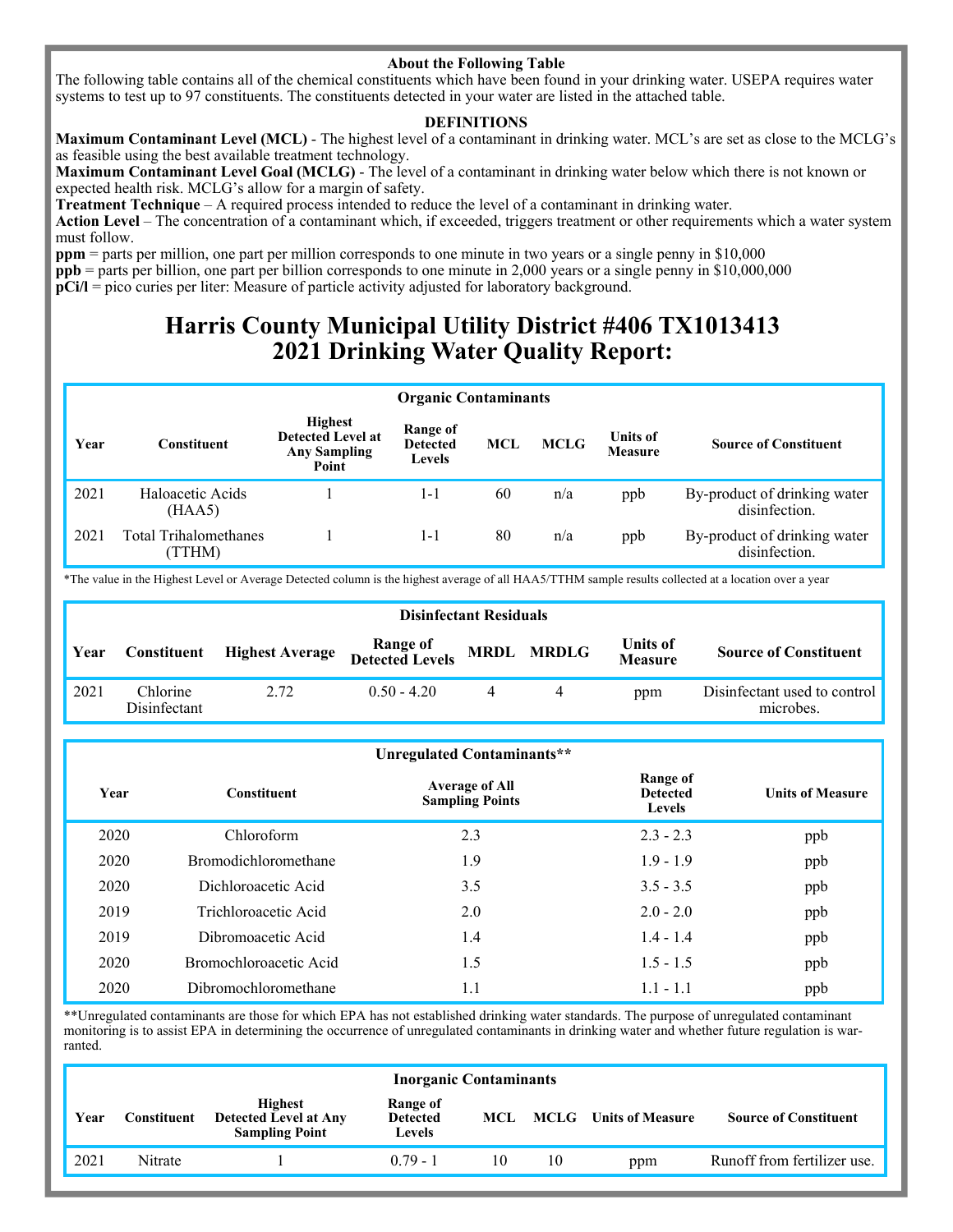|      | <b>Lead and Copper</b> |                        |                                                                    |                        |                                   |                                            |  |  |  |
|------|------------------------|------------------------|--------------------------------------------------------------------|------------------------|-----------------------------------|--------------------------------------------|--|--|--|
| Year | <b>Constituent</b>     | The 90th<br>Percentile | <b>Number of Sites</b><br><b>Exceeding</b><br><b>Action Levels</b> | <b>Action</b><br>Level | <b>Units of</b><br><b>Measure</b> | <b>Source of Constituent</b>               |  |  |  |
| 2021 | Lead                   | 2.14                   | $\theta$                                                           | 15                     | ppb                               | Corrosion of household plumbing<br>system. |  |  |  |
| 2021 | Copper                 | 0.209                  | 0                                                                  | 1.3                    | ppm                               | Erosion of natural deposits.               |  |  |  |

If present, elevated levels of lead can cause serious health problems, especially for pregnant women and young children. Lead in drinking water is primarily from materials and components associated with service lines and home plumbing. This water supply is responsible for providing high quality drinking water, but cannot control the variety of materials used in plumbing components. When your water has been sitting for several hours, you can minimize the potential for lead exposure by flushing your tap for 30 seconds to 2 minutes before using water for drinking or cooking. If you are concerned about lead in your water, you may wish to have your water tested. Information on lead in drinking water, testing methods, and steps you can take to minimize exposure is available from the Safe Drinking Water Hotline or at http://www.epa.gov/safewater/lead.

# **During 2021, Harris County M.U.D. No. 406 received surface water from the City of Houston. The following water quality information was provided by the City of Houston.**

|      | <b>Inorganic Contaminants</b> |                                                                     |                                       |                |              |                            |                                              |  |  |  |  |
|------|-------------------------------|---------------------------------------------------------------------|---------------------------------------|----------------|--------------|----------------------------|----------------------------------------------|--|--|--|--|
| Year | <b>Constituent</b>            | <b>Highest</b><br>Detected Level at<br><b>Any Sampling</b><br>Point | Range of<br><b>Detected</b><br>Levels | <b>MCL</b>     | <b>MCLG</b>  | <b>Units of</b><br>Measure | <b>Source of Constituent</b>                 |  |  |  |  |
| 2021 | <b>Barium</b>                 | 0.35                                                                | $0.0396 - 0.35$                       | 2              | 2            | ppm                        | Discharge of drilling wastes,                |  |  |  |  |
| 2021 | Nitrate                       | 1.0                                                                 | $0.64 - 1.0$                          | 10             | 10           | ppm                        | Runoff from fertilizer use.                  |  |  |  |  |
| 2021 | Fluoride                      | 0.4                                                                 | $0.37 - 0.4$                          | $\overline{4}$ | 4            | ppm                        | Erosion of natural deposits.                 |  |  |  |  |
| 2021 | Arsenic                       | 5.3                                                                 | $5.3 - 5.3$                           | 10             | $\mathbf{0}$ | ppb                        | Erosion of natural deposits.                 |  |  |  |  |
| 2021 | Cyanide                       | 140                                                                 | $140 - 140$                           | 200            | 200          | ppb                        | Discharge from plastic/fertilizer factories. |  |  |  |  |
| 2021 | Selenium                      | 4.5                                                                 | $4.5 - 4.5$                           | 50             | 50           | ppb                        | Discharge from petroleum/metal refineries.   |  |  |  |  |

|      | <b>Organic Contaminants</b>    |                                                                            |                                              |            |             |                                   |                                               |  |  |  |
|------|--------------------------------|----------------------------------------------------------------------------|----------------------------------------------|------------|-------------|-----------------------------------|-----------------------------------------------|--|--|--|
| Year | Constituent                    | <b>Highest</b><br><b>Detected Level at</b><br><b>Any Sampling</b><br>Point | Range of<br><b>Detected</b><br><b>Levels</b> | <b>MCL</b> | <b>MCLG</b> | <b>Units of</b><br><b>Measure</b> | <b>Source of Constituent</b>                  |  |  |  |
| 2021 | Haloacetic Acids<br>(HAA5)     | 34.2                                                                       | $34.2 - 34.2$                                | 60         | n/a         | ppb                               | By-product of drinking water<br>disinfection. |  |  |  |
| 2021 | Total Trihalomethanes<br>TTHM) | 52                                                                         | $52 - 52$                                    | 80         | n/a         | ppb                               | By-product of drinking water<br>disinfection. |  |  |  |

\*The value in the Highest Level or Average Detected column is the highest average of all HAA5/TTHM sample results collected at a location over a year

| <b>Turbidity</b>                  | <b>Level Detected</b> | Limit (Treatment Technique) | <b>Violation</b> | <b>Source of Constituent</b> |
|-----------------------------------|-----------------------|-----------------------------|------------------|------------------------------|
| <b>Highest Single Measurement</b> | 0.49 NTU              | l NTU                       | NO               | Soil runoff.                 |
| Lowest Monthly % meeting<br>limit | 99%                   | $0.3$ NTU                   | NO               | Soil runoff.                 |

\*\*Turbidity has no health effects. However, turbidity can interfere with disinfection and provide a medium for microbial growth. Turbidity may indicate the presence of disease-causing organism. These organisms include bacteria, viruses, and parasites that can cause symptoms such as nausea, cramps, diarrhea and associated headaches.